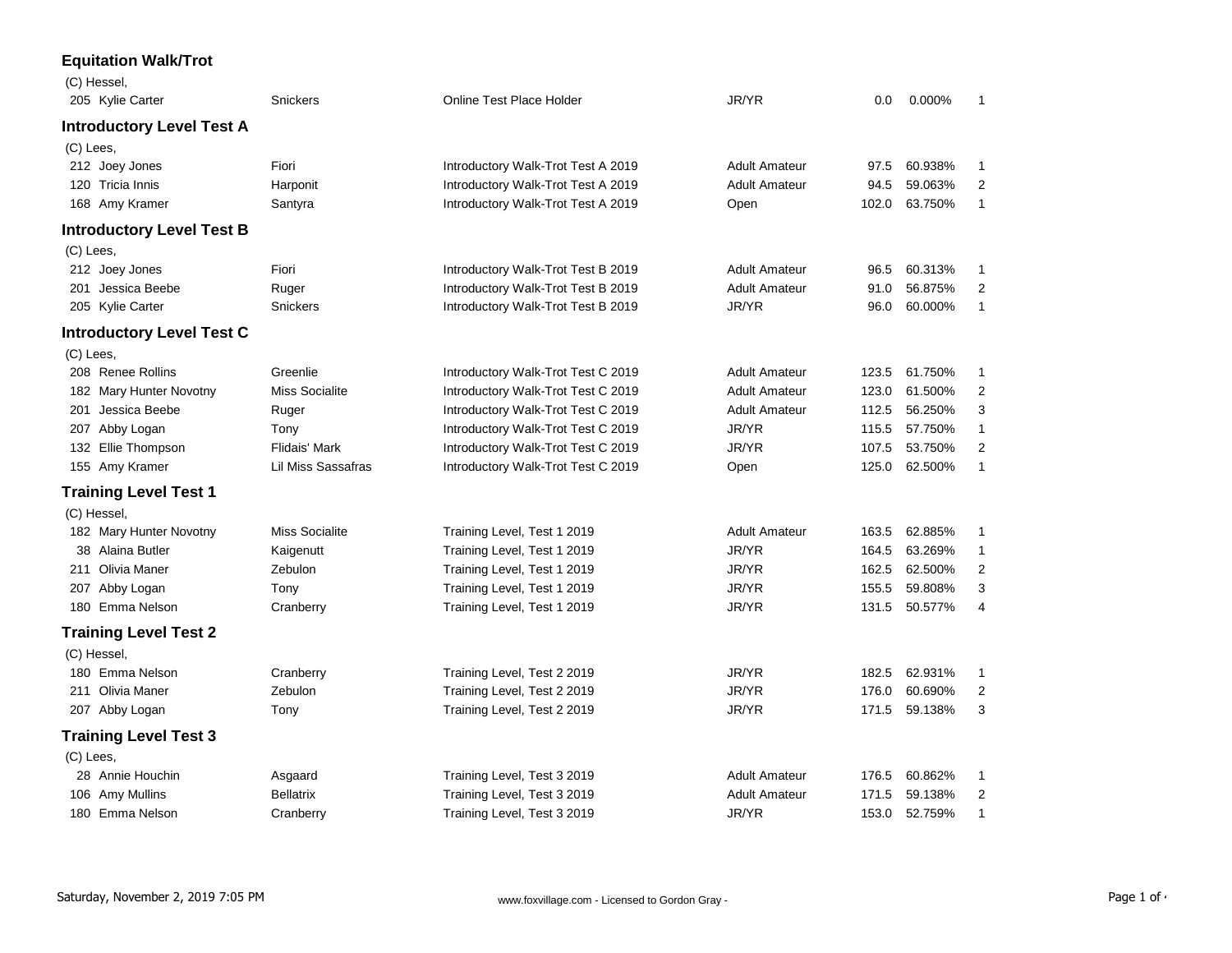## **First Level Test 1**  $\sqrt{C}$

| (C) Lees,                              |                             |                               |                      |       |               |                |
|----------------------------------------|-----------------------------|-------------------------------|----------------------|-------|---------------|----------------|
| 27 Annie Houchin                       | Noah B.E.H.                 | First Level, Test 1 2019      | <b>Adult Amateur</b> | 178.0 | 61.379%       | 1              |
| 209 Shaundra Baumwart                  | Dakota Mac                  | First Level, Test 1 2019      | <b>Adult Amateur</b> | 174.5 | 60.172%       | $\overline{2}$ |
| <b>First Level Test 2</b>              |                             |                               |                      |       |               |                |
| (C) Lees,                              |                             |                               |                      |       |               |                |
| 129 Anna Droegemueller                 | Florentina                  | First Level, Test 2 2019      | JR/YR                | 219.0 | 62.571%       | 1              |
| 7 Sienna Busking                       | Sundance                    | First Level, Test 2 2019      | JR/YR                | 193.5 | 55.286%       | $\overline{2}$ |
| <b>Second Level Test 1</b>             |                             |                               |                      |       |               |                |
| $(C)$ Lees,                            |                             |                               |                      |       |               |                |
| 4 Molly Ralstin                        | Wretro Grayed WF            | Second Level, Test 1 2019     | <b>Adult Amateur</b> | 213.0 | 57.568%       | 1              |
| 1 Chloe Patterson                      | Lupo                        | Second Level, Test 1 2019     | JR/YR                | 230.0 | 62.162%       | $\mathbf{1}$   |
| <b>Third Level Test 1</b>              |                             |                               |                      |       |               |                |
| (C) Lees,                              |                             |                               |                      |       |               |                |
| 5 Katie Edsall                         | Constatijn                  | Third Level, Test 1 2019      | <b>Adult Amateur</b> | 205.0 | 55.405%       | 1              |
| <b>Fourth Level Test 1</b>             |                             |                               |                      |       |               |                |
| (C) Lees,                              |                             |                               |                      |       |               |                |
| 196 Floor van Run                      | Conrad                      | Fourth Level, Test 1 2019     | <b>Adult Amateur</b> |       | 221.5 56.795% | $\mathbf{1}$   |
| <b>Prix St. Georges</b>                |                             |                               |                      |       |               |                |
| (C) Lees,                              |                             |                               |                      |       |               |                |
| 114 Tamera A. Mayo                     | Roundabout                  | FEI Prix St. Georges 2018     | <b>Adult Amateur</b> | 192.0 | 56.471%       | -1             |
| <b>Western Dressage Introductory 1</b> |                             |                               |                      |       |               |                |
| (C) Lees,                              |                             |                               |                      |       |               |                |
| 40 Shari Bross                         | Rowdy                       | Western Dressage Intro Test 1 | <b>Adult Amateur</b> | 150.0 | 68.182%       | 1              |
| 117 Chris Hicks                        | Broghan's Silver D'Artagnan | Western Dressage Intro Test 1 | <b>Adult Amateur</b> | 128.0 | 58.182%       | $\overline{2}$ |
| 13 Kyriana Beard                       | Gigi                        | Western Dressage Intro Test 1 | JR/YR                | 143.5 | 65.227%       | $\mathbf{1}$   |
| <b>Western Dressage Introductory 2</b> |                             |                               |                      |       |               |                |
| (C) Lees,                              |                             |                               |                      |       |               |                |
| 40 Shari Bross                         | Rowdy                       | Western Dressage Intro Test 2 | <b>Adult Amateur</b> | 118.0 | 65.556%       | 1              |
| 117 Chris Hicks                        | Broghan's Silver D'Artagnan | Western Dressage Intro Test 2 | <b>Adult Amateur</b> | 103.5 | 57.500%       | $\overline{2}$ |
| 13 Kyriana Beard                       | Gigi                        | Western Dressage Intro Test 2 | JR/YR                | 114.5 | 63.611%       | 1              |
| <b>Western Dressage Introductory 3</b> |                             |                               |                      |       |               |                |
| (C) Lees,                              |                             |                               |                      |       |               |                |
| 40 Shari Bross                         | Rowdy                       | Western Dressage Intro Test 3 | <b>Adult Amateur</b> | 127.0 | 63.500%       | 1              |
| 13 Kyriana Beard                       | Gigi                        | Western Dressage Intro Test 3 | JR/YR                | 124.0 | 62.000%       | $\mathbf{1}$   |
| <b>Western Dressage Basic 2</b>        |                             |                               |                      |       |               |                |
| (C) Lees,                              |                             |                               |                      |       |               |                |
| 204 Caitlin Novotny                    | <b>Grand Cru Bernardus</b>  | Western Dressage Basic Test 2 | Open                 |       | 144.5 62.826% | 1              |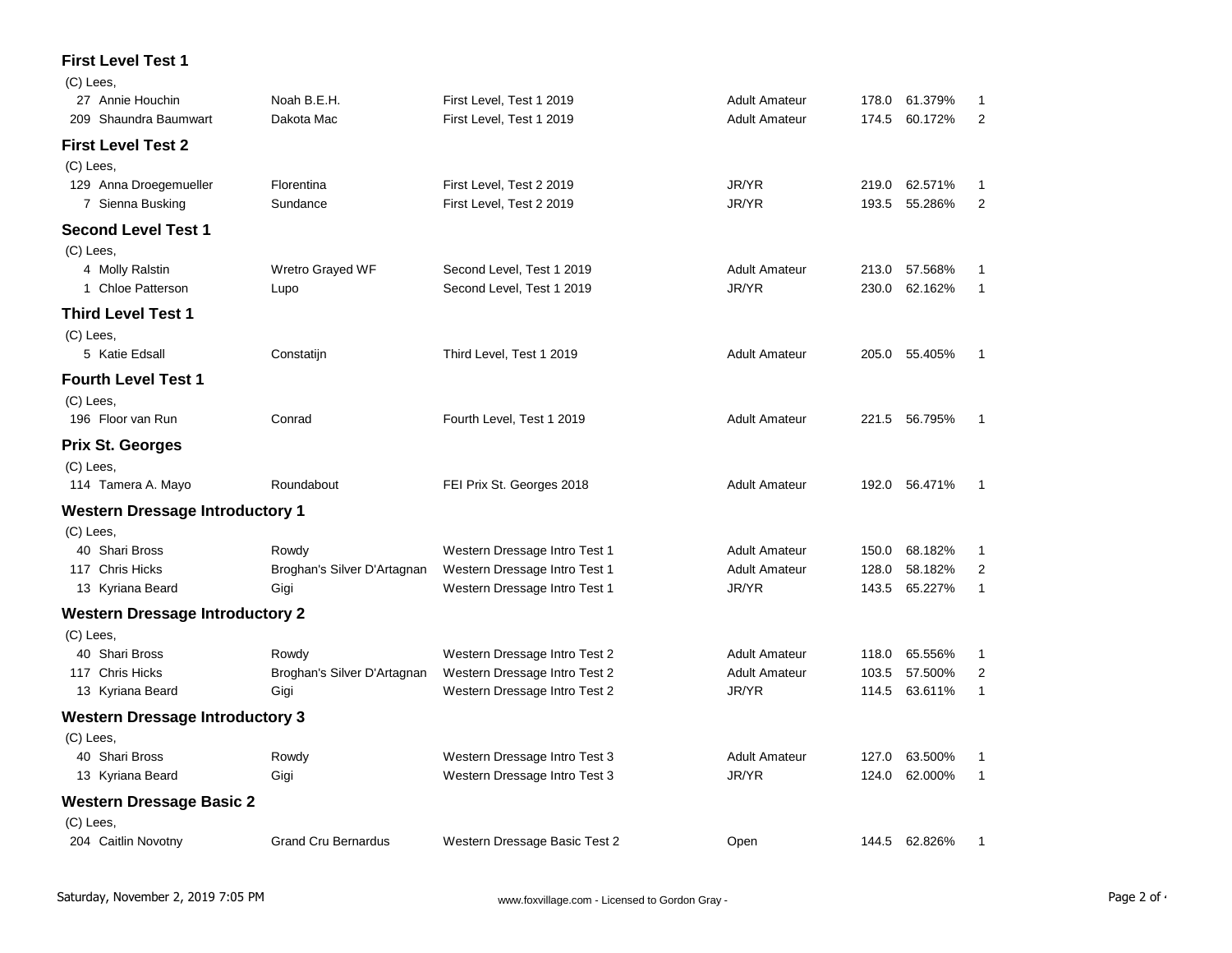|             | <b>Western Dressage Basic 3</b>                   |                            |                                    |                      |       |         |                |
|-------------|---------------------------------------------------|----------------------------|------------------------------------|----------------------|-------|---------|----------------|
| (C) Lees,   |                                                   |                            |                                    |                      |       |         |                |
|             | 204 Caitlin Novotny                               | <b>Grand Cru Bernardus</b> | Western Dressage Basic Test 3      | Open                 | 130.5 | 65.250% | $\mathbf{1}$   |
|             | <b>Western Dressage Level 2 Test 1</b>            |                            |                                    |                      |       |         |                |
| $(C)$ Lees, |                                                   |                            |                                    |                      |       |         |                |
|             | 44 Kyriana Beard                                  | Checkers                   | Western Dressage Level 2 Test 1    | JR/YR                | 178.0 | 68.462% | $\mathbf{1}$   |
|             | <b>Western Dressage Level 2 Test 2</b>            |                            |                                    |                      |       |         |                |
| (C) Lees,   |                                                   |                            |                                    |                      |       |         |                |
|             | 44 Kyriana Beard                                  | Checkers                   | Western Dressage Level 2 Test 2    | JR/YR                | 185.5 | 66.250% | $\mathbf{1}$   |
|             | <b>Central Plain CH Introductory Level Test B</b> |                            |                                    |                      |       |         |                |
| (C) Lees,   |                                                   |                            |                                    |                      |       |         |                |
|             | 182 Mary Hunter Novotny                           | <b>Miss Socialite</b>      | Introductory Walk-Trot Test B 2019 | <b>Adult Amateur</b> | 106.0 | 66.250% | 1              |
|             | 208 Renee Rollins                                 | Greenlie                   | Introductory Walk-Trot Test B 2019 | <b>Adult Amateur</b> | 105.0 | 65.625% | $\overline{2}$ |
|             | 212 Joey Jones                                    | Fiori                      | Introductory Walk-Trot Test B 2019 | <b>Adult Amateur</b> | 99.0  | 61.875% | 3              |
|             | 37 Holly Kruse                                    | Semper Fi                  | Introductory Walk-Trot Test B 2019 | <b>Adult Amateur</b> | 98.0  | 61.250% | 4              |
|             | 120 Tricia Innis                                  | Harponit                   | Introductory Walk-Trot Test B 2019 | <b>Adult Amateur</b> | 93.5  | 58.438% | 5              |
| 215         | Sienna Busking                                    | Pendragon                  | Introductory Walk-Trot Test B 2019 | JR/YR                | 109.5 | 68.438% | 1              |
| 211         | Olivia Maner                                      | Zebulon                    | Introductory Walk-Trot Test B 2019 | JR/YR                | 103.0 | 64.375% | 2              |
|             | 207 Abby Logan                                    | Tony                       | Introductory Walk-Trot Test B 2019 | JR/YR                | 102.5 | 64.063% | 3              |
|             | 132 Ellie Thompson                                | Flidais' Mark              | Introductory Walk-Trot Test B 2019 | JR/YR                | 102.0 | 63.750% | 4              |
| 210         | <b>Chloe Gochener</b>                             | Semper Fi                  | Introductory Walk-Trot Test B 2019 | JR/YR                | 98.0  | 61.250% | 1              |
| 180         | Emma Nelson                                       | Cranberry                  | Introductory Walk-Trot Test B 2019 | JR/YR                | 98.0  | 61.250% | 5              |
| 217         | <b>Rivir Worley</b>                               | Kaigenutt                  | Introductory Walk-Trot Test B 2019 | JR/YR                | 93.5  | 58.438% | $\overline{2}$ |
|             | 205 Kylie Carter                                  | <b>Snickers</b>            | Introductory Walk-Trot Test B 2019 | JR/YR                | 90.0  | 56.250% | 3              |
|             | 202 Audrey McKenna                                | Pendragon                  | Introductory Walk-Trot Test B 2019 | Open                 | 109.5 | 68.438% | 1              |
| 155         | Amy Kramer                                        | <b>Lil Miss Sassafras</b>  | Introductory Walk-Trot Test B 2019 | Open                 | 107.0 | 66.875% | $\overline{2}$ |
|             | 168 Amy Kramer                                    | Santyra                    | Introductory Walk-Trot Test B 2019 | Open                 | 101.5 | 63.438% | 3              |
|             | <b>Central Plains CH Training Level Test 3</b>    |                            |                                    |                      |       |         |                |
| $(C)$ Lees, |                                                   |                            |                                    |                      |       |         |                |
|             | 208 Renee Rollins                                 | Greenlie                   | Training Level, Test 3 2019        | <b>Adult Amateur</b> | 185.5 | 63.966% | 1              |
| 28          | Annie Houchin                                     | Asgaard                    | Training Level, Test 3 2019        | <b>Adult Amateur</b> | 181.0 | 62.414% | 2              |
| 106         | Amy Mullins                                       | <b>Bellatrix</b>           | Training Level, Test 3 2019        | <b>Adult Amateur</b> | 176.0 | 60.690% | 3              |
| 129         | Anna Droegemueller                                | Florentina                 | Training Level, Test 3 2019        | JR/YR                | 198.0 | 68.276% | 1              |
| 38          | Alaina Butler                                     | Kaigenutt                  | Training Level, Test 3 2019        | JR/YR                | 183.5 | 63.276% | 2              |
|             | 207 Abby Logan                                    | Tony                       | Training Level, Test 3 2019        | JR/YR                | 179.5 | 61.897% | 3              |
|             | 32 Abigail Butts                                  | LR Lyric                   | Training Level, Test 3 2019        | JR/YR                | 178.5 | 61.552% | 4              |
|             | 180 Emma Nelson                                   | Cranberry                  | Training Level, Test 3 2019        | JR/YR                | 170.5 | 58.793% | 5              |
|             | 7 Sienna Busking                                  | Sundance                   | Training Level, Test 3 2019        | JR/YR                | 169.5 | 58.448% | 6              |
|             | 128 Janelle Williams                              | <b>Barn Dance</b>          | Training Level, Test 3 2019        | Open                 | 177.0 | 61.034% | 1              |